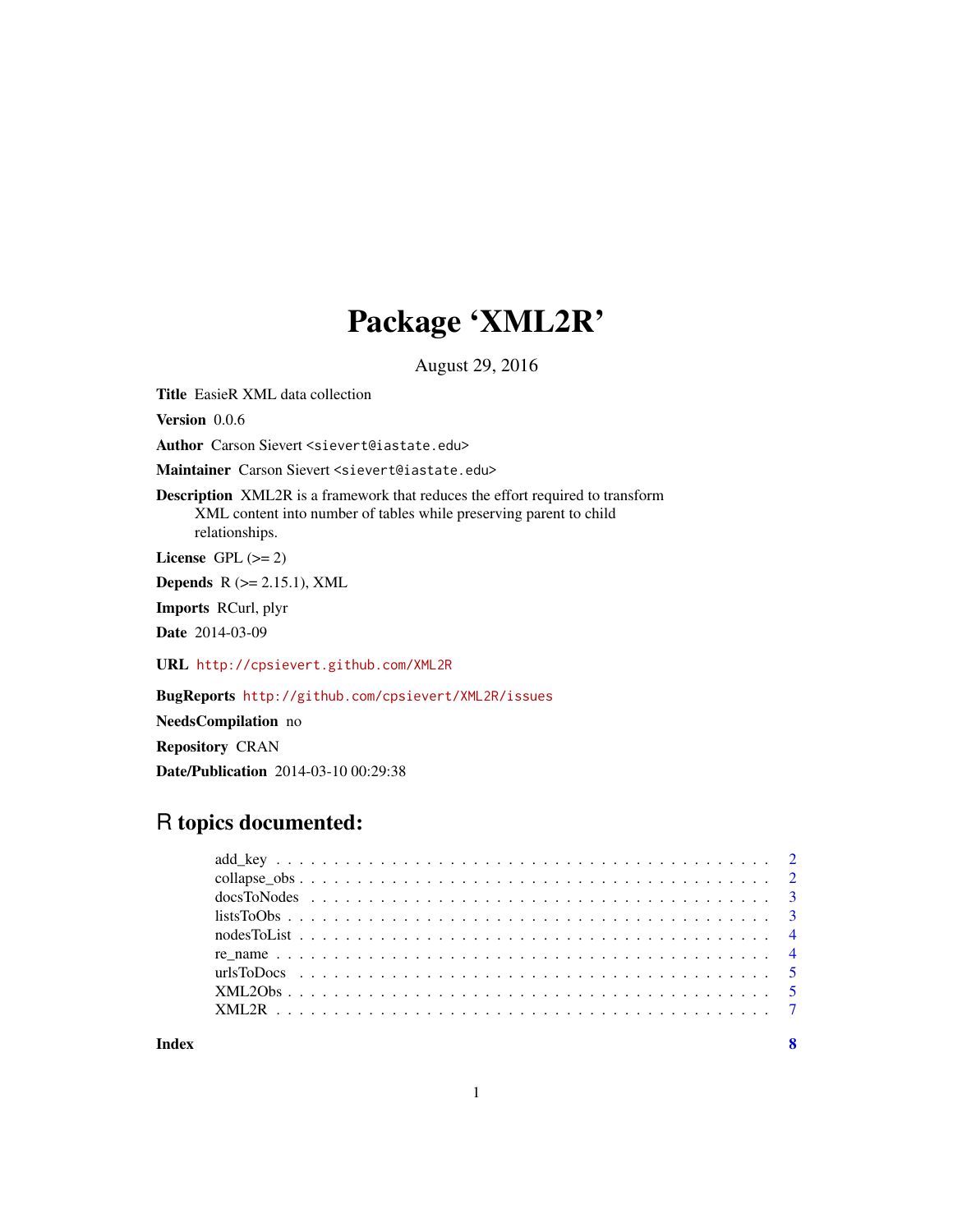<span id="page-1-1"></span><span id="page-1-0"></span>

This function creates a mapping from parent observations to it's descendants (which useful for merging/joining tables). Either an existing value in the parent observation can be recycled to it's descendants or a new column will be created (if recycle is missing).

#### Usage

```
add_key(obs, parent, recycle, key.name, quiet = FALSE)
```
## Arguments

| obs      | list. Should be the output from lists ToObs.                             |
|----------|--------------------------------------------------------------------------|
| parent   | character string. Should be present in the names of obs.                 |
| recycle  | character string that matches a variable name among parent observations. |
| key.name | The desired column name of the newly generated key.                      |
| quiet    | logical. Include message about the keys being generated?                 |

#### Value

A list of observations.

collapse\_obs *Collapse a list of observations into a list of tables.*

## Description

This function aggregates all observations with a similar name into a common table. Note that observations with a particular name don't need consistent variables (any missing information is filled with NAs).

### Usage

```
collapse_obs(obs)
```
#### Arguments

obs list of observations.

## Value

Returns list with one element for each relevant XML node. Each element contains a matrix.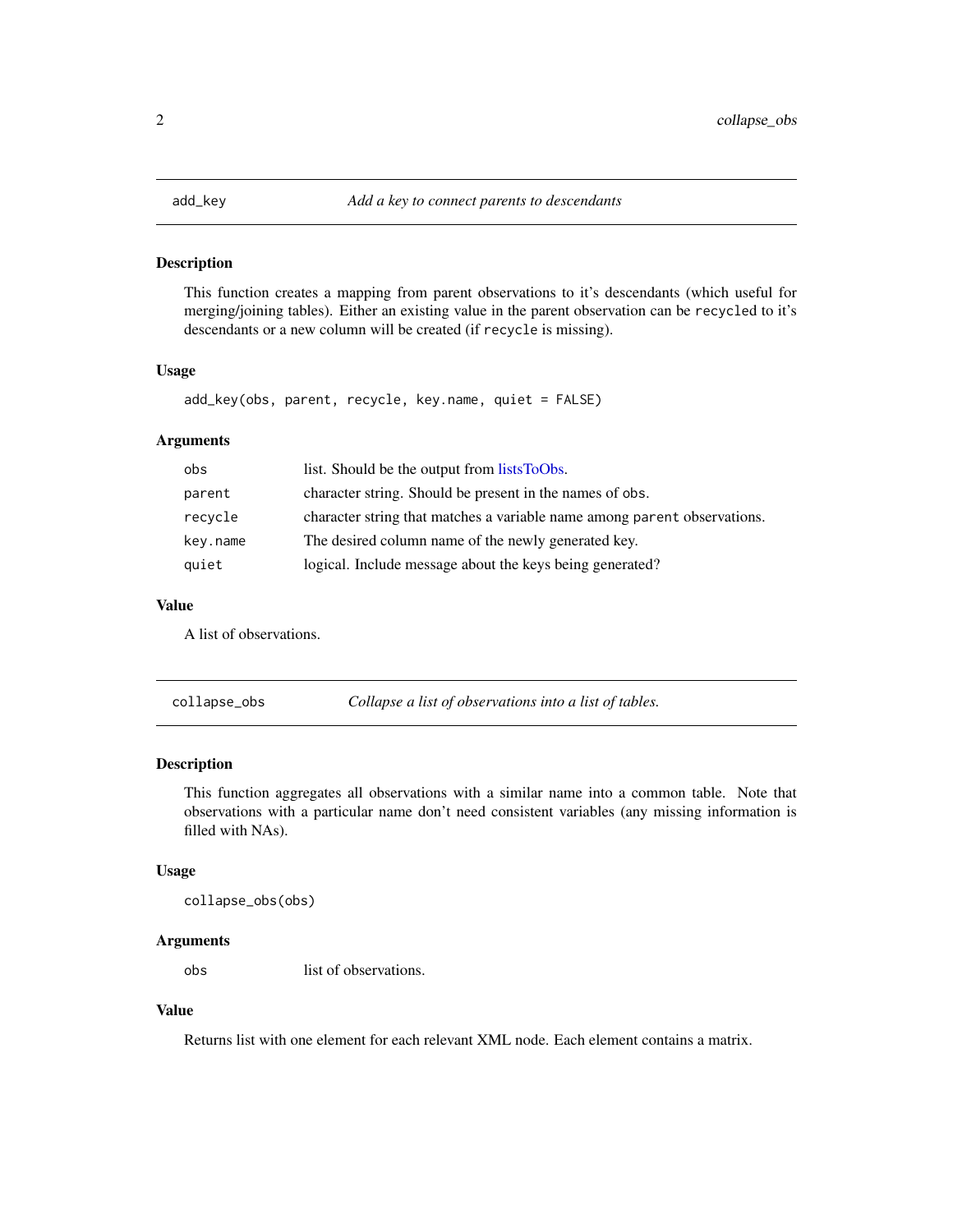<span id="page-2-2"></span><span id="page-2-0"></span>

Essentially a recursive call to [getNodeSet.](#page-0-0)

## Usage

docsToNodes(docs, xpath)

#### Arguments

| docs  | <b>XML</b> documents |
|-------|----------------------|
| xpath | xpath expression     |

<span id="page-2-1"></span>listsToObs *Flatten nested list into a list of observations*

## Description

This function flattens the nested list into a list of "observations" (that is, a list of matrices with one row). The names of the list that is returned reflects the XML ancestory of each observation.

#### Usage

listsToObs(l, urls, append.value = TRUE, as.equiv = TRUE, url.map = TRUE)

## Arguments

| 1            | list. Should be the output from nodes ToList.                                                                                                                                                                                                                                     |
|--------------|-----------------------------------------------------------------------------------------------------------------------------------------------------------------------------------------------------------------------------------------------------------------------------------|
| urls         | character vector the same length as 1. Each element should map element of 1 to<br>an XML file.                                                                                                                                                                                    |
| append.value | logical. Should the XML value be appended to the observation?                                                                                                                                                                                                                     |
| as.equiv     | logical. Should observations from two different files (but the same ancestory)<br>have the same name returned?                                                                                                                                                                    |
| url.map      | logical. If TRUE, the 'url_key' column will contain a condensed url identifier<br>(for each observation) and full urls will be stored in the "url_map" element. If<br>FALSE, the full urls are included (for each observation) as a 'url' column and<br>no "url_map" is included. |

## Value

A list where each element reflects one "observation".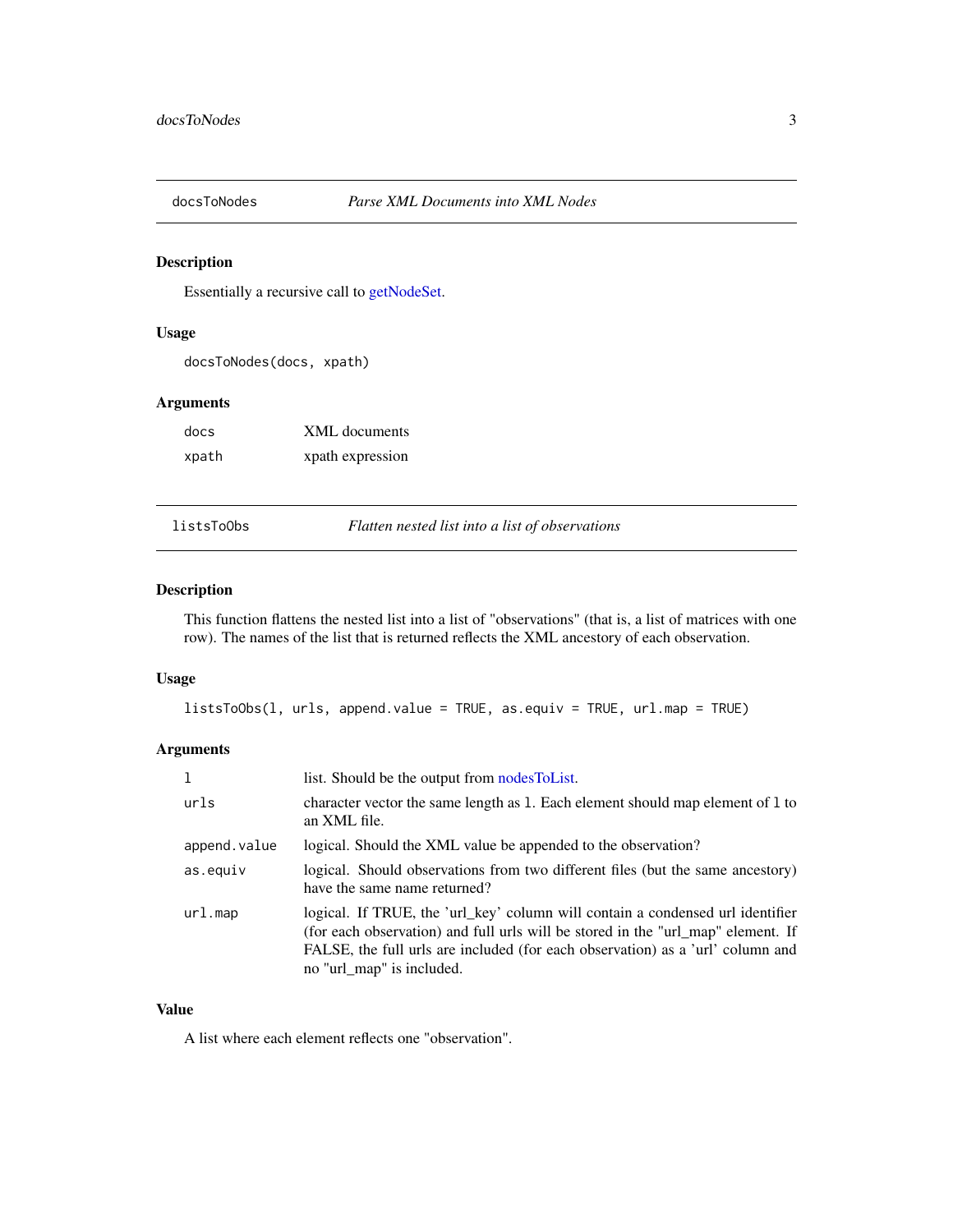<span id="page-3-1"></span><span id="page-3-0"></span>

Essentially a recursive call to [xmlToList.](#page-0-0)

#### Usage

```
nodesToList(nodes)
```
#### Arguments

nodes A collection of XML nodes. Should be the output from [docsToNodes.](#page-2-2)

#### Value

A nested list with a structure that resembles the XML structure

re\_name *Rename rows of a list*

#### Description

Sometimes, certain nodes in an XML ancestory may want to be neglected before any keys are created (see [add\\_key\)](#page-1-1) or observations are aggregated (see [collapse\)](#page-0-0). This function takes a list of "observations" (that is, a list of matrices with one row) and alters the names of that list. Note that any information lost from changing names is saved in a new column whose name is specified by diff.name.

#### Usage

```
re_name(obs, namez, equiv, diff.name = "diff_name", rename.as,
  quiet = FALSE)
```
## Arguments

| obs       | list. Should be the output from XML2Obs (or listsToObs).                                                                                                                                                                 |
|-----------|--------------------------------------------------------------------------------------------------------------------------------------------------------------------------------------------------------------------------|
| namez     | must be equivalent to names (obs). Intended use is to avoid unneccessarily re-<br>peating that operation.                                                                                                                |
| equiv     | character vector with the appropriate (unique) names that should be regarded<br>"equivalent".                                                                                                                            |
| diff.name | character string used for naming the variable that is appended to any observa-<br>tions whose name was overwritten. The value for this variable is the difference<br>in from the original name and the overwritten name. |
| rename.as | character string to override naming of observations that are renamed.                                                                                                                                                    |
| quiet     | logical. Include message about how observations are being renamed?                                                                                                                                                       |
|           |                                                                                                                                                                                                                          |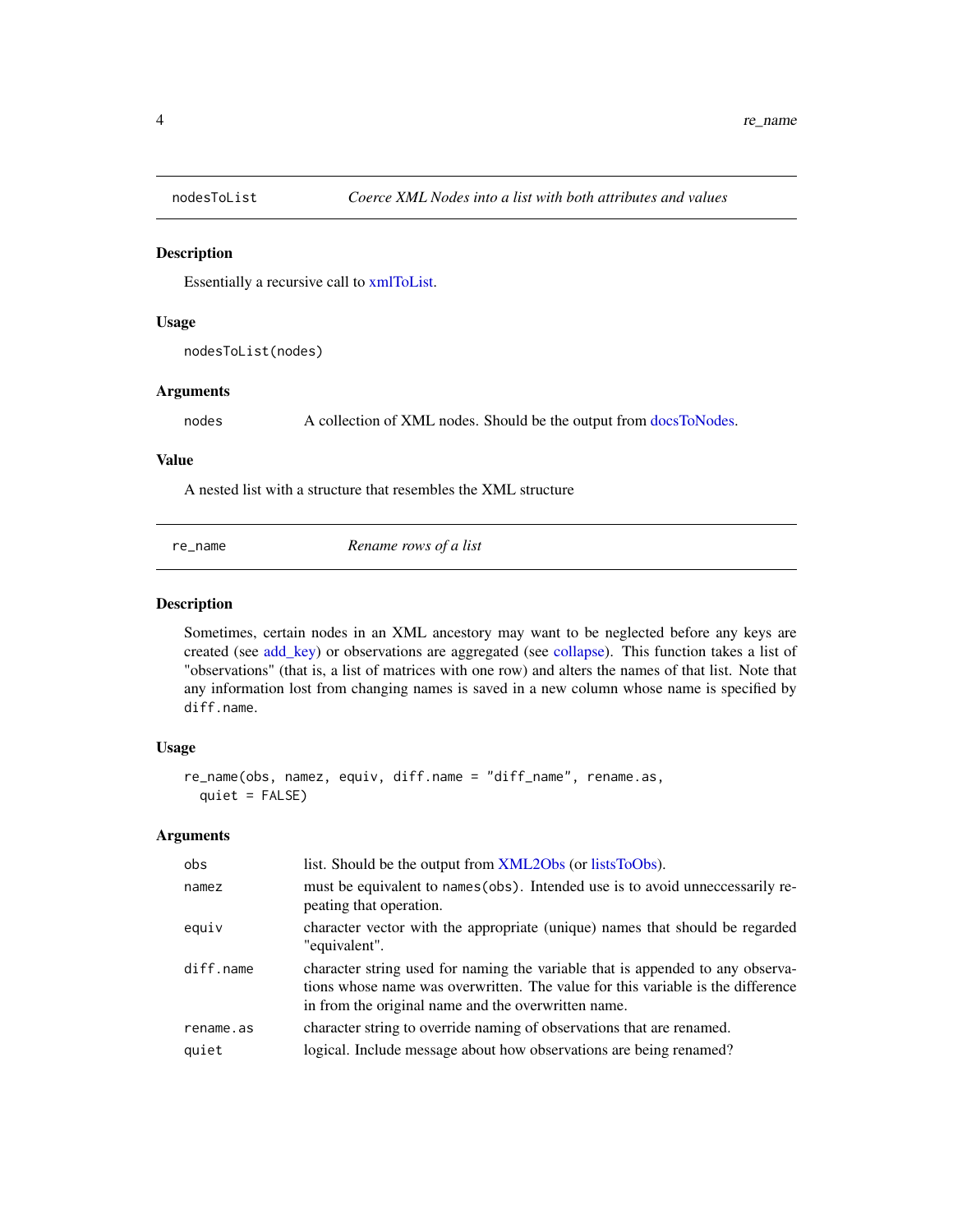#### <span id="page-4-0"></span>urlsToDocs 5

## Value

A list of "observations".

## <span id="page-4-2"></span>urlsToDocs *Parse XML Files into XML Documents*

#### Description

Essentially a recursive call to [xmlParse.](#page-0-0)

## Usage

```
urlsToDocs(urls, async = TRUE, quiet = FALSE)
```
## Arguments

| urls  | character vector or list of urls that point to an XML file (or anything readable by<br>xmlParse).                                 |
|-------|-----------------------------------------------------------------------------------------------------------------------------------|
| async | logical. Allows for asynchronous download requests. This option is passed to<br>the async option in the $RCurl::getURL$ function. |
| quiet | logical. Print file name currently being parsed?                                                                                  |

<span id="page-4-1"></span>XML2Obs *Parse XML files into a list of "observations"*

## Description

This function takes a collection of urls that point to XML files and coerces the relevant info into a list of observations. An "observation" is defined as a matrix with one row. An observation can also be thought of as a single instance of XML attributes (and value) for a particular level in the XML hierarchy. The names of the list reflect the XML node ancestory for which each observation was extracted from.

## Usage

```
XML2Obs(urls, xpath, append.value = TRUE, as.equiv = TRUE,
  url.map = FALSE, async = FALSE, quiet = FALSE)
```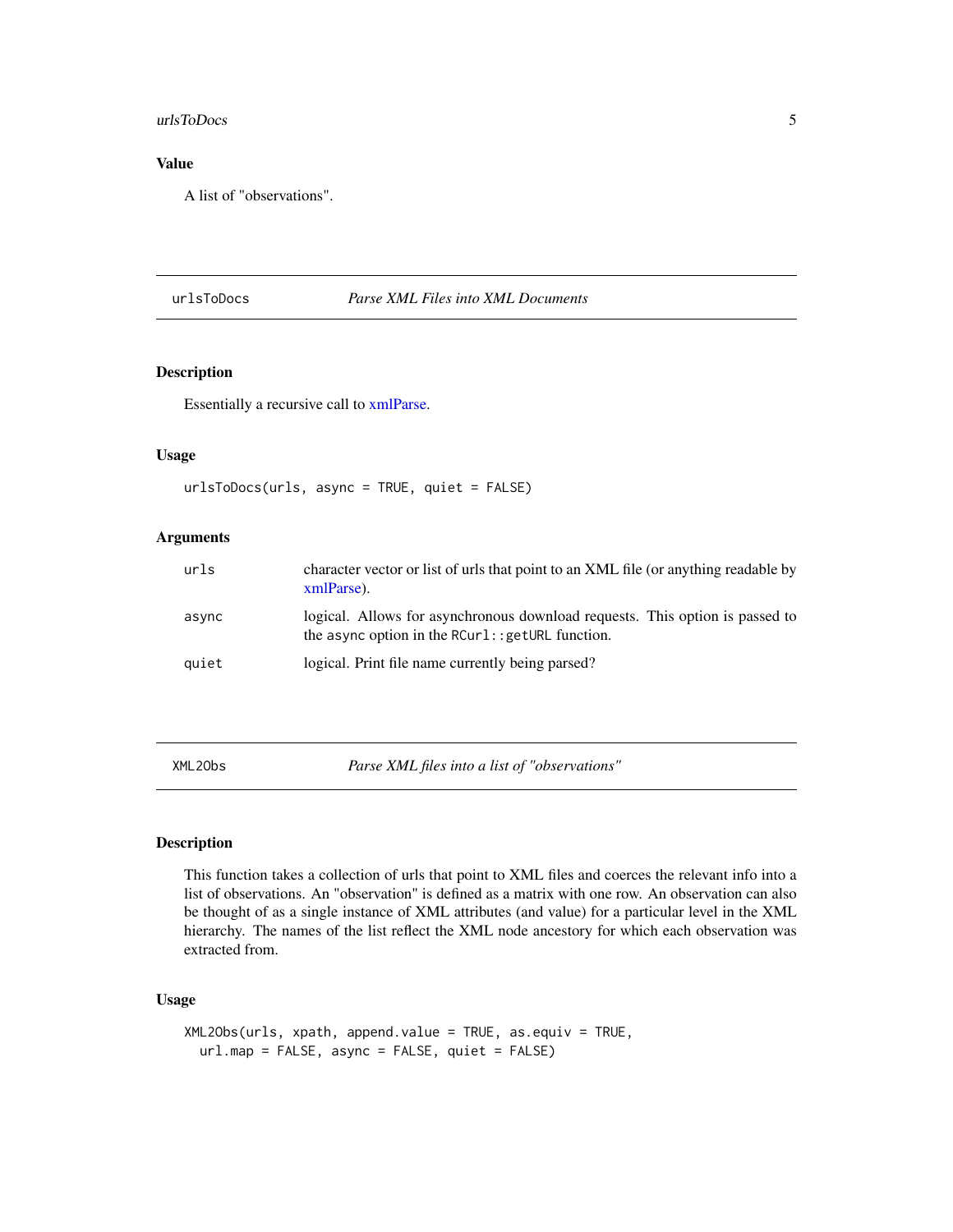#### <span id="page-5-0"></span>Arguments

| urls         | character vector or list of urls that point to an XML file (or anything readable by<br>xmlParse).                                                                                                                                                                                 |
|--------------|-----------------------------------------------------------------------------------------------------------------------------------------------------------------------------------------------------------------------------------------------------------------------------------|
| xpath        | XML XPath expression that is passed to getNodeSet. If missing, the entire root<br>and all descendents are captured and returned (ie, tables $=$ "/").                                                                                                                             |
| append.value | logical. Should the XML value be appended for relevant observations?                                                                                                                                                                                                              |
| as.equiv     | logical. Should observations from two different files (but the same ancestory)<br>have the same name returned?                                                                                                                                                                    |
| ur1.map      | logical. If TRUE, the 'url_key' column will contain a condensed url identifier<br>(for each observation) and full urls will be stored in the "url_map" element. If<br>FALSE, the full urls are included (for each observation) as a 'url' column and<br>no "url_map" is included. |
| async        | logical. Allows for asynchronous download requests. This option is passed to<br>the async option in the RCurl:: getURL function.                                                                                                                                                  |
| quiet        | logical. Print file name currently being parsed?                                                                                                                                                                                                                                  |

## Details

It's worth noting that a "url\_key" column is appended to each observation to help track the origin of each observation. The value of the "url\_key" column is not the actual file name, but a simplified identifier to avoid unnecessarily repeating long file names for each observation. For this reason, an addition element (named "url\_map") is added to the list of observations in case the actual file named want to be used.

## Value

A list of "observations" and (possibly) the "url\_map" element.

#### See Also

[urlsToDocs,](#page-4-2) [docsToNodes,](#page-2-2) [nodesToList,](#page-3-1) [listsToObs](#page-2-1)

## Examples

```
## Not run:
urls <- c("http://gd2.mlb.com/components/game/mlb/year_2013/mobile/346180.xml",
           "http://gd2.mlb.com/components/game/mlb/year_2013/mobile/346188.xml")
obs <- XML2Obs(urls)
table(names(obs))
```
## End(Not run)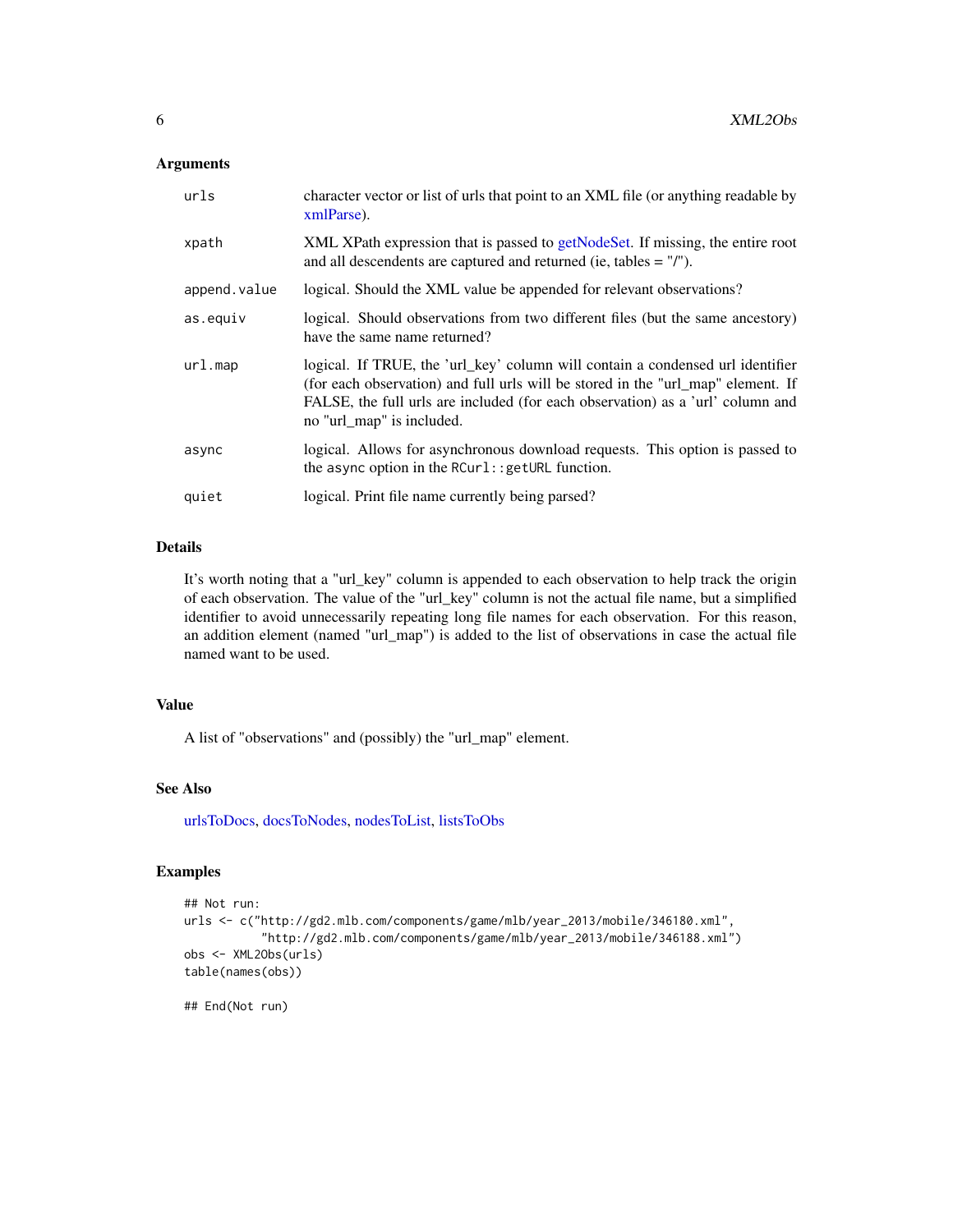<span id="page-6-0"></span>

This function is an experimental wrapper around [XML2Obs.](#page-4-1) One should only use this function over [XML2Obs](#page-4-1) if keys already exist in the XML data and ancestory doesn't need to be altered.

#### Usage

XML2R(urls, xpath, df = FALSE)

## Arguments

| urls  | character vector or list of urls that point to an XML file (or anything readable by<br>xmlParse).                                                     |
|-------|-------------------------------------------------------------------------------------------------------------------------------------------------------|
| xpath | XML XPath expression that is passed to getNodeSet. If missing, the entire root<br>and all descendents are captured and returned (ie, tables $=$ "/"). |
| df    | logical. Should matrices be coerced into data frames?                                                                                                 |

## Value

Returns list with one element for each relevant XML node. Each element contains a matrix by default.

#### See Also

[urlsToDocs,](#page-4-2) [docsToNodes,](#page-2-2) [nodesToList,](#page-3-1) [listsToObs](#page-2-1)

## Examples

```
## Not run:
urls2 <- c("http://gd2.mlb.com/components/game/mlb/year_2013/mobile/346180.xml",
           "http://gd2.mlb.com/components/game/mlb/year_2013/mobile/346188.xml")
dat3 <- XML2R(urls2)
cens <- "http://www.census.gov/developers/data/sf1.xml"
census <- XML2R(cens)
## End(Not run)
```